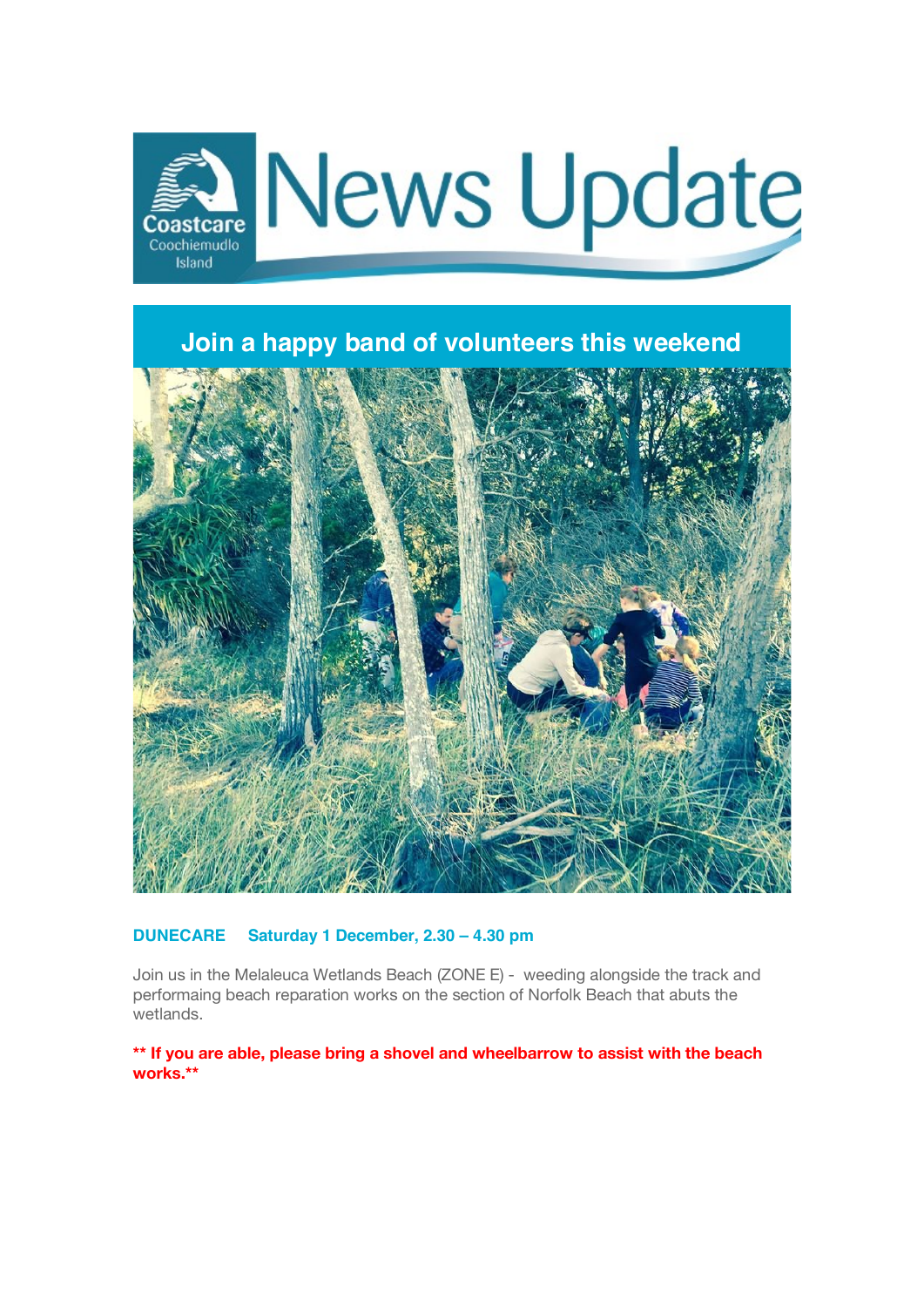

Enjoy getting to know folk over a cuppa and chat.

You'll find sign-on where the Coastcare flags fly at the southern (James Street) entrance to the wetlands.

Please BYO water, wear covered shoes, comfortable clothes, sunscreen and insect repellent.

Youth are welcome to join the Junior Rangers (N.B. A parent is required to attend). New members are always welcome!

New members are always welcome. Annual membership (including insurance) is \$2 for singles and \$5 for families. Life Memberships of \$50 for singles and \$100 for families are also available.

For further details please phone Contact Graeme Roberts-Thomson on 0413352511

**The Coastcare Christmas Party is on Saturday 8 December at 5:00pm.**

**You can purchase tickets at the Coastcare stand at the December 2 markets or contact Secretary, Lois Toop on 0408 180 630. Tickets are \$25.00 (adults) and \$5.00 (children). Family, friends and neighbours welcome.**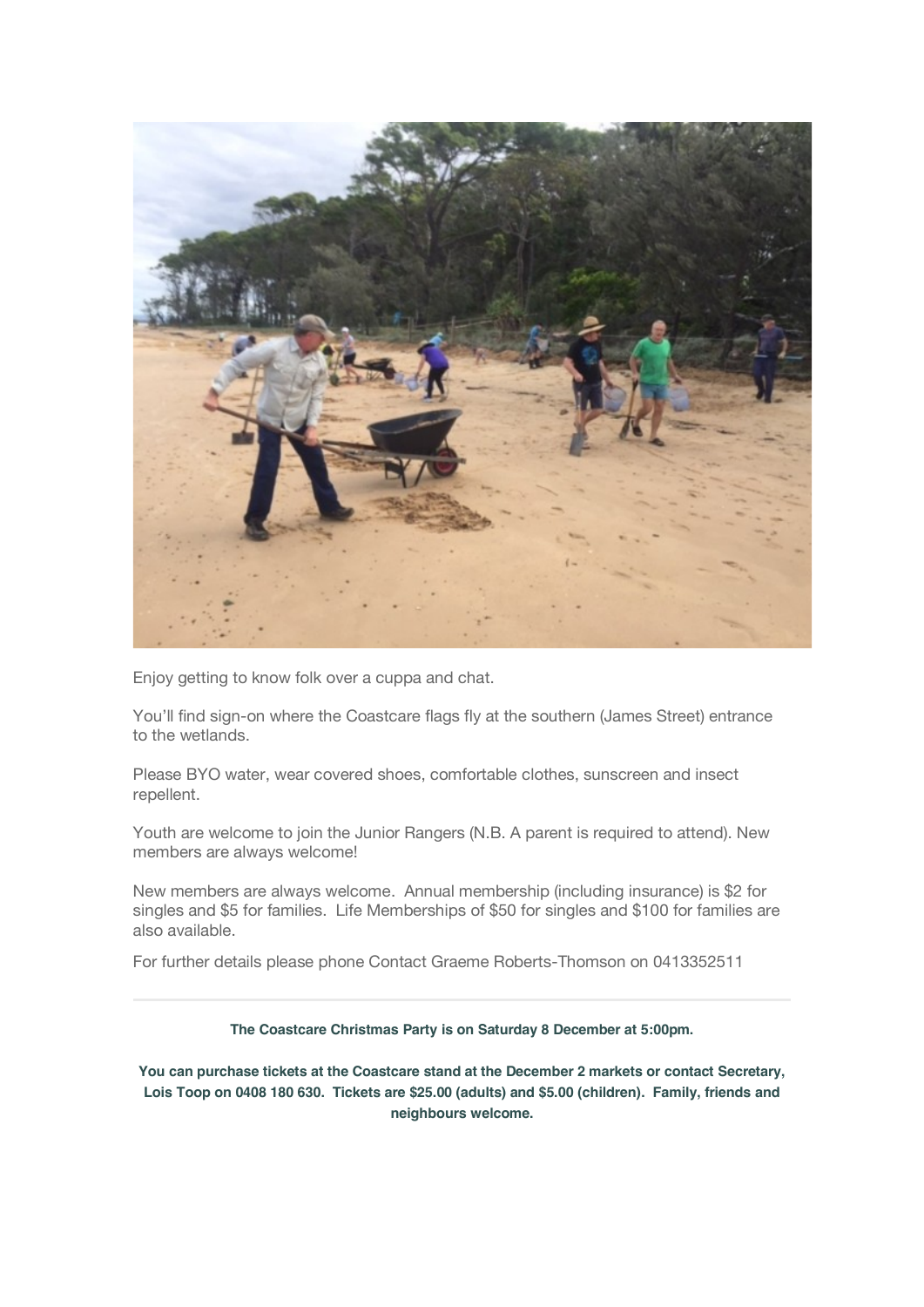



## **QT "MUDLO"** CORNER VICTORIA PARADE & ELIZABETH STREET

**SATURDAY 3 DECEMBER 5:00PM TO 3:00PM** 

# music ~ dancing ~ great food ~ raffle

\$25 ADULTS ~ \$5 FOR CHILDREN ~ JUMIOR RANGERS FREE **BYO DRINKS & DRINKING GLASSES** 

## Family and friends are all welcome

RSVP by 4 December for catering purposes Contact:- Secretary, Lois Toop coochiecoastcare@gmail.com (0408 180 630) or Graeme Roberts-Thomson graemert@gmail.com (0413 352 511) Direct Deposit: Coochiemudlo Island Coastcare Inc Commonwealth Bank BSB 064 149 Acct 10096929 - Reference: PARTY-SURNAME Tickets also available at the Markets, Sunday 2 December